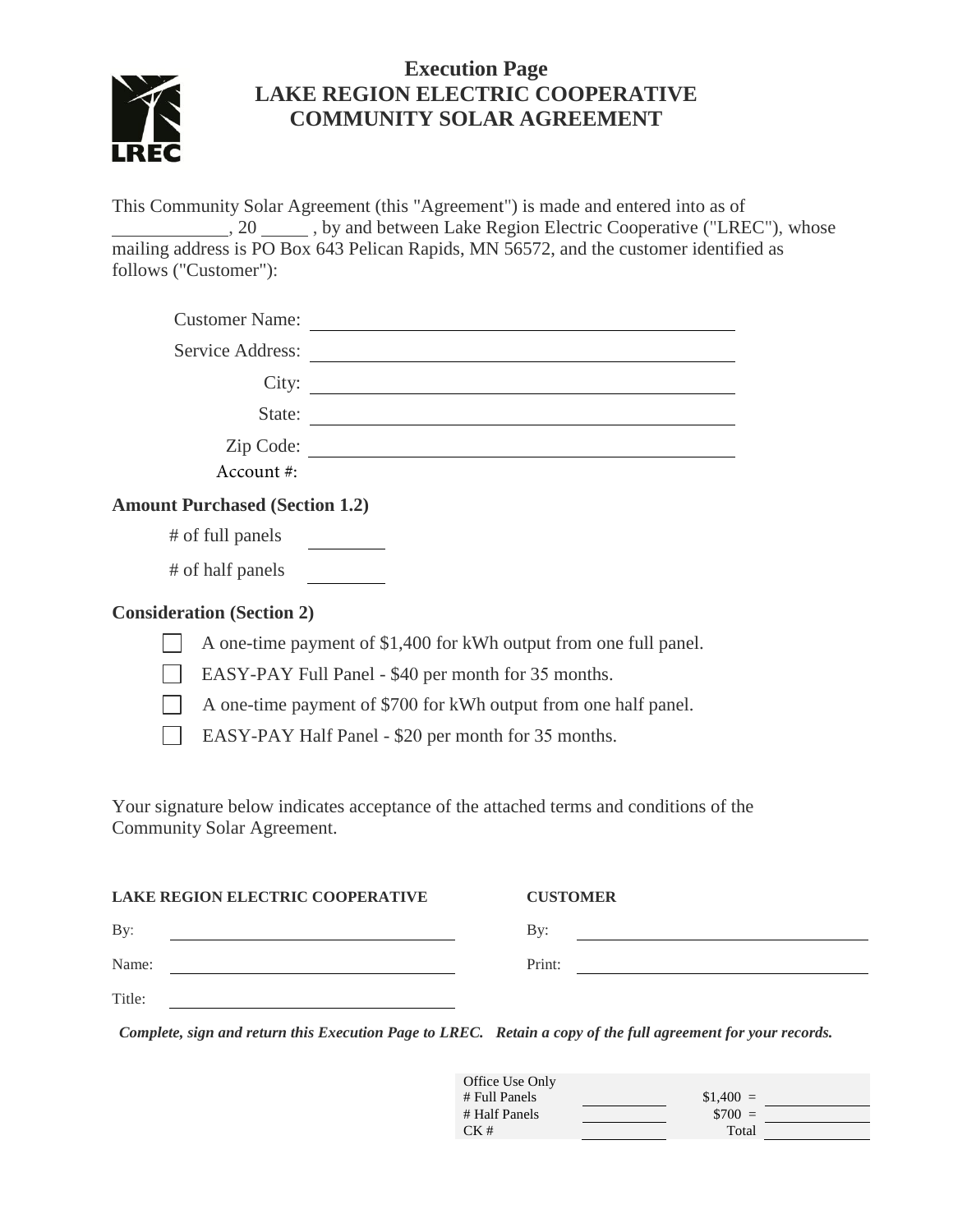# **Lake Region Electric Cooperative Community Solar Agreement**

#### **1. Community Solar Participation.**

#### 1.1. Eligible Participants. The program is open to all LREC members.

Customer agrees to purchase partial solar output from the HQ Prairie Solar project located at the LREC headquarters facility (the "Solar Farm"). LREC agrees to provide a monthly Production Credits as described in Section 4 for the watts of the capacity above ("Customer's Allocated Capacity"). The Solar Farm will be owned, operated, maintained, and insured by LREC's affiliate, Lake Region Electric Solar Solutions, LLC ("Solar Farm Owner").

Customer is not allowed to purchase more than the ten (10) panels or the equivalent of their average annual usage, whichever is smaller. (The annual average output of each panel is expected to produce 583 kilowatt hours per year).

1.2. Environmental Attributes. Customer's Pro Rata Share of all Environmental Attributes acquired by LREC from Solar Farm Owner shall be transferred by LREC to Customer. Customer's Pro Rata Share will be determined by dividing Customer's Allocated Capacity by the total kW capacity of the Solar Farm.

"Environmental Attributes" means any and all rights, credits, benefits, emissions reductions, offsets, and allowances, howsoever entitled, resulting from the environmental or renewable characteristics or attributes of the Solar Farm or the avoidance of the emission of any gas, chemical, or other substance to the air, soil or water, which are deemed of value by LREC, in each case now or hereafter created or recognized by any governmental authority or independent certification association or entity generally recognized in the electric power generation industry and generated by or associated with the Solar Farm. Environmental Attributes do not include (i) Production Tax Credits (PTC), Investment Tax Credits (ITC) or any other local, state or federal depreciation deductions or other tax credits, allowances, reductions or incentives existing now or in the future associated with the construction, ownership or operation of, or energy production from, any portions of the Solar Farm.

2. **Consideration.** As consideration for Customer's right to receive Production Credits pursuant to this Agreement. Payment is based on the number of full and half panels Section 1.

In the event the facility is not completed, Customer will be refunded the full amount.

- 3. **Term.** This Agreement shall be effective on the in-service date for the Solar Farm, and will continue for a period of 20 years (the "Term"), subject to early termination as provided in this Agreement.
- 4. **Solar Energy Credit.** During the Term, Customer will receive a Production Credit (calculated as provided below) for Customer's Allocated Capacity as a credit on the monthly invoices for electric service provided by LREC to the Service Address.

The Production Credit for Customer's Allocated Capacity applied to each monthly invoice will be determined calculating the product of the Customer's Allocated Capacity divided by the total nameplate capacity of the Solar Farm, then multiplied by the total kWh of electric energy delivered by the Solar Farm in the prior calendar month.

Net Energy Consumed (Actual energy consumed less the Production Credit as calculated above) will be billed by LREC at the prevailing retail rate.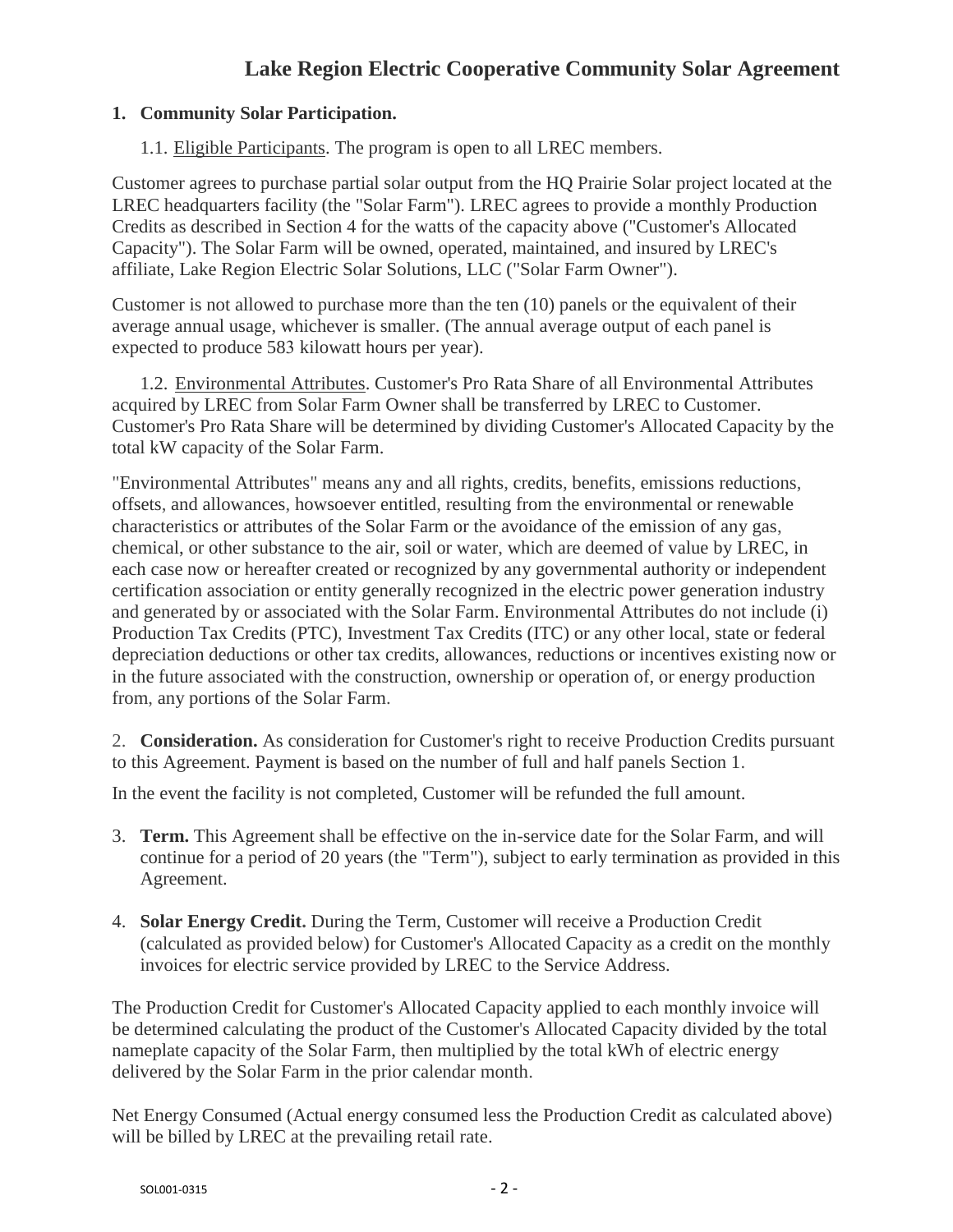## **Lake Region Electric Cooperative Community Solar Agreement**

Production Credits will only be applied to a Customer's bill in a month where there is kilowatt hour usage. In the event the Customer does not have kilowatt hour usage for a month, the Production credits will accumulate and be applied in future months when there is kilowatt hour usage. If there are twelve consecutive months of no kilowatt hour usage, the credits will be forfeited.

Customer agrees that LREC's sole obligation with respect to payments to Customer shall be to apply Production Credits as a credit on Customer's invoice for electric service provided by LREC to the Service Address, according to the conditions of this Agreement. In no event shall LREC have an obligation to pay cash or other consideration for accumulated, unused Production Credits.

5. **Repurchase.** In LREC's sole discretion, LREC may, at any time and from time to time, elect to repurchase all or any portion of Customer's Allocated Capacity and the associated rights to receive Production Credits, and Customer is obligated to sell such Allocated Capacity and associated rights to LREC pursuant to the terms of this Section 5. LREC will not exercise its option to repurchase the Customer's Allocated Capacity for the purpose of capturing current or future economic advantages attributable to the Customer's Allocated Capacity. Such repurchase will occur as follows:

- A. LREC will notify Customer of LREC's election to exercise its repurchase right and the kW amount of Customer's Allocated Capacity and associated rights to receive Production Credits being repurchased (the "Repurchase Notice").
- B. The purchase price for each kW of Customer's Allocated Capacity will be equal to the Allocated Capacity Fee minus an amount equal to the product of the number of years this Agreement has been in effect multiplied by five percent (5%) for those customers who have elected the one-time payment option in Section 2. Therefore, after this Agreement has been in effect for 20 years, the repurchase price will be \$0.
- C. LREC will repurchase the kW amount of Customer's Allocated Capacity identified in the Repurchase Notice within 30 days after sending such Repurchase Notice by sending payment to Customer in an amount equal to the sum of (a) the repurchase price as calculated in clause (B), plus (b) any earned Production Credits with respect to the amount of kW of Customer's Allocated Capacity being repurchased not yet credited to the invoice for the Service Address. On receipt by Customer of the payment provided in this Section 5 C., (i) Customer's right to receive Production Credits with respect to the amount of kW of Customer's Allocated Capacity so repurchased will terminate, and (ii) LREC will have no further obligation to Customer with regard to such Production Credits.

This Agreement will terminate effective upon repurchase by LREC of all of Customer's Allocated Capacity and associated rights to receive Production Credits.

Customer does not have the right to require LREC to repurchase all or any portion of the rights to receive Production Credits associated with Customer's Allocated Capacity. Any request by Customer that Cooperative repurchase Production Credits associated with Customer's Allocated Capacity shall be governed by Section 7.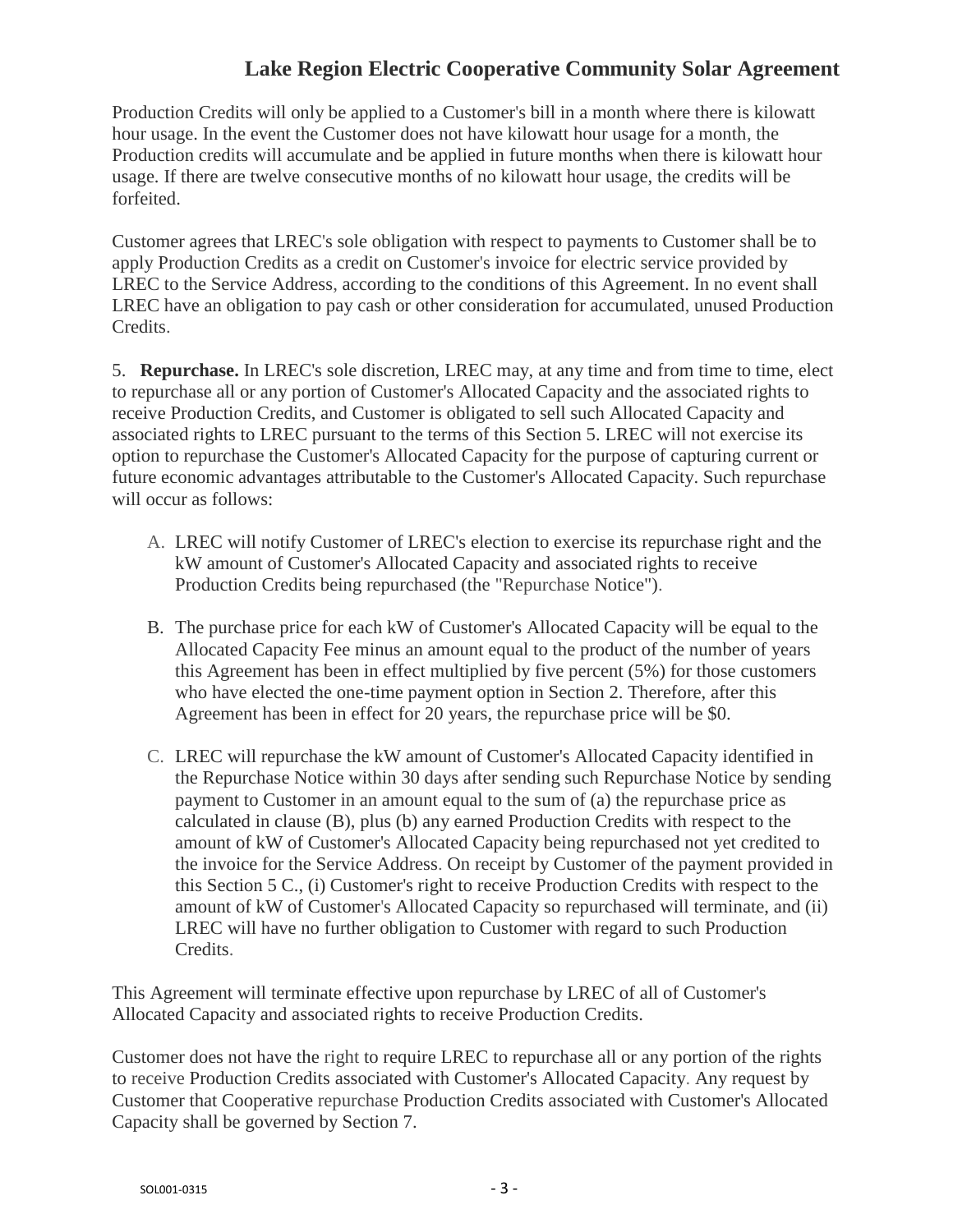- 6. **Additional Agreements.** The parties further acknowledge and agree that:
	- 6.1. Customer will not have access to the Solar Farm for any purpose. Customer will have no ownership, possession right or control of the Solar Farm, and will have no rights or obligations with respect to the maintenance or operation of the Solar Farm. This Agreement does not convey to Customer any right, title or interest in or to any portion of any property (tangible or intangible, real or personal) underlying or comprising any portion of the Solar Farm.
	- 6.2. Customer is not relying on any representation, warranty or promise with respect to the Lake Region's Community Solar Program or the Solar Farm made by or on behalf of the LREC, except to the extent specifically stated in this Agreement. CUSTOMER ACKNOWLEDGES AND AGREES THAT THE SOLAR FARM IS BEING USED IN THE LAKE REGION COMMUNITY SOLAR PROGRAM AS IS, WHERE IS, AND WITHOUT WARRANTY. ANY WARRANTIES, EXPRESS OR IMPLIED, ARISING BY OPERATION OF LAW OR OTHERWISE ARE HEREBY DISCLAIMED, INCLUDING WITHOUT LIMITATION ANY WARRANTY OF MERCHANTABILITY OR FITNESS FOR ANY PARTICULAR PURPOSE.
	- 6.3. Nothing in this Agreement shall be deemed to alter or modify any rate, charge, term or condition of the electric service provided by LREC to Customer or to modify in any way Customer's rights and obligations as a member of LREC. All of LREC's rates, charges, terms and conditions of electric service shall remain subject to change in accordance with applicable law at any time.

7. **Transfer/Assignment.** Customer may request that LREC: (a) permit Customer to change the Service Address for which the Production Credits (accrued and future Production Credits) will apply to another Service Address within LREC's service territory for which Customer is obligated to pay LREC for electric service, or (b) permit Customer to assign only future Production Credits with this Agreement to another individual or entity provided such assignee's Service Address is located within LREC's service territory; provided in either event the assignee qualifies based on terms and conditions of this agreement and executes an agreement similar to this Agreement. Customer must notify LREC of such proposed change or assignment in writing at least 30 days prior to the proposed effective date of such change or assignment, which notice must include:

- 1. Customer's name and mailing address;
- 2. The current Service Address;
- 3. The new Service Address (if applicable);
- 4. The name of the individual or entity to whom Customer is requesting to assign this Agreement (if applicable) and the consideration (if any) proposed to be provided to Customer for such assignment; and
- 5. The proposed effective date of such proposed change or assignment.

LREC may, in connection with its consideration of such a request, elect, in its sole discretion, to repurchase all or any portion of Customer's Allocated Capacity and associated rights to receive Production Credits as provided in Section 5.